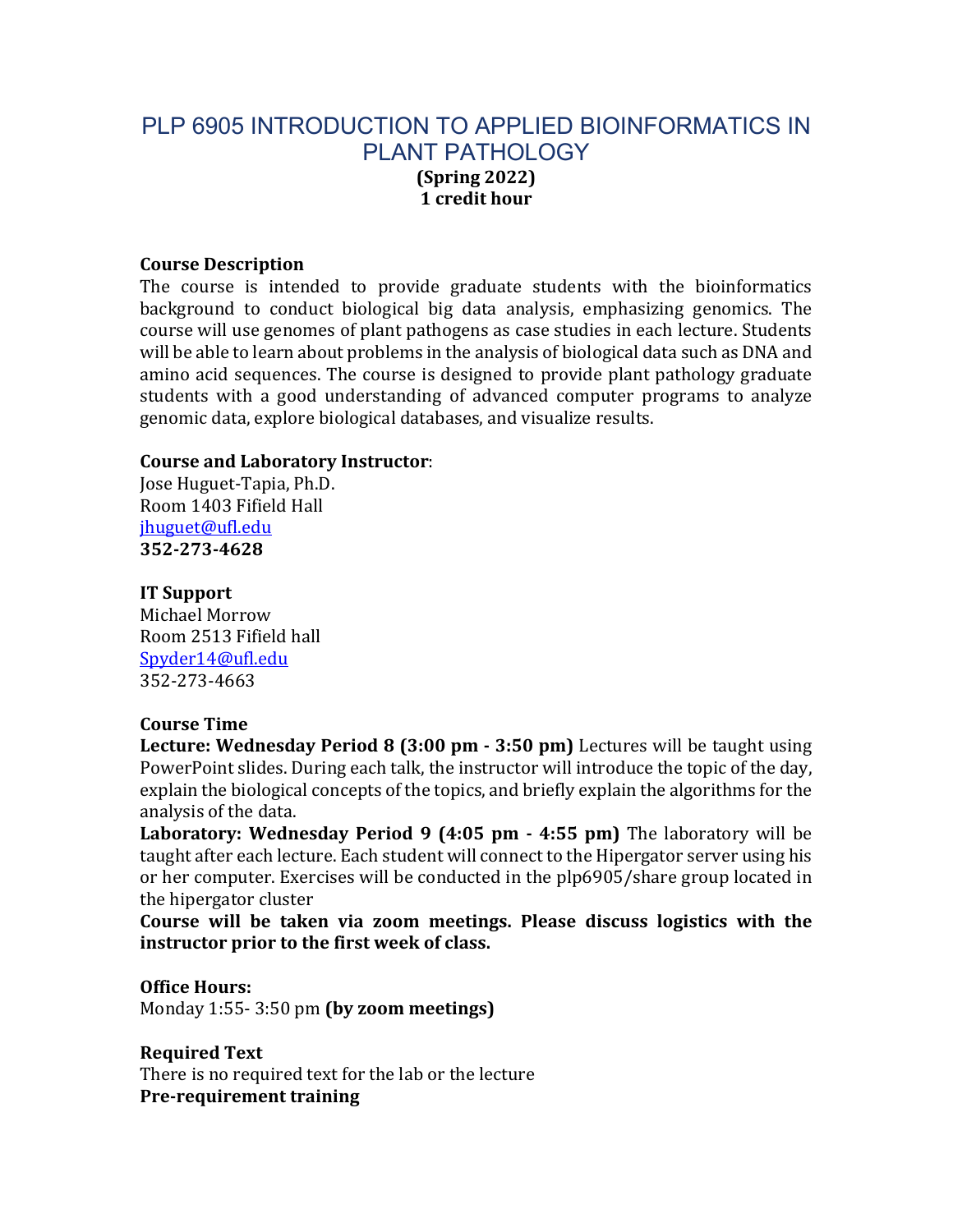No previous training is needed for this course. However, students are highly encouraged to take the hipergator training small workshops for connectivity to the cluster, file transfer, basic Unix commands, and slurm submission scripts. (https://help.rc.ufl.edu/doc/Training).

## **Grading**

Grading will be based on attendance  $(5%)$ , class participation  $(5%)$ , and homework  $(10\%)$ , and class project presentation  $(80\%)$ . The class project will be based on your own data. This is an upper-level course, and you are expected to be taking the course to improve your research. The assigned projects are meant to help you gain experience and synthesize what you have learned. Each student will meet with the instructor to design a small project and apply the concepts learned during the course. A final presentation of your project is required.

## **Make-up and Attendance Policy**

Attending course lectures and labs, completing the required project presentation is expected. In this course, lectures build on each other. Slides for the talks will be made available, but notes from missed lectures must be obtained from other students in the course. Please contact the instructor directly regarding any severe illness or prolonged absence.

## **Course schedule (subject to change)**

**Week 1:** Organizational meeting Introduction to bioinformatics 1

**Week 2:**  Training – Research computing Introduction to bioinformatics (UNIX commands)

**Week 3:**  Sequence analysis and databases search Blast (lab)

## **Week 4:**

Genome data analysis 1: Introduction of high-throughput sequencing data analysis. Review Sanger, illumina and SMRT and Nanopore Sequencing. Fastq manipulation (lab)

**Week 5:**  Genome data analysis 2: Mapping Short read aligners: Bowtie (lab)

## **Week 6:**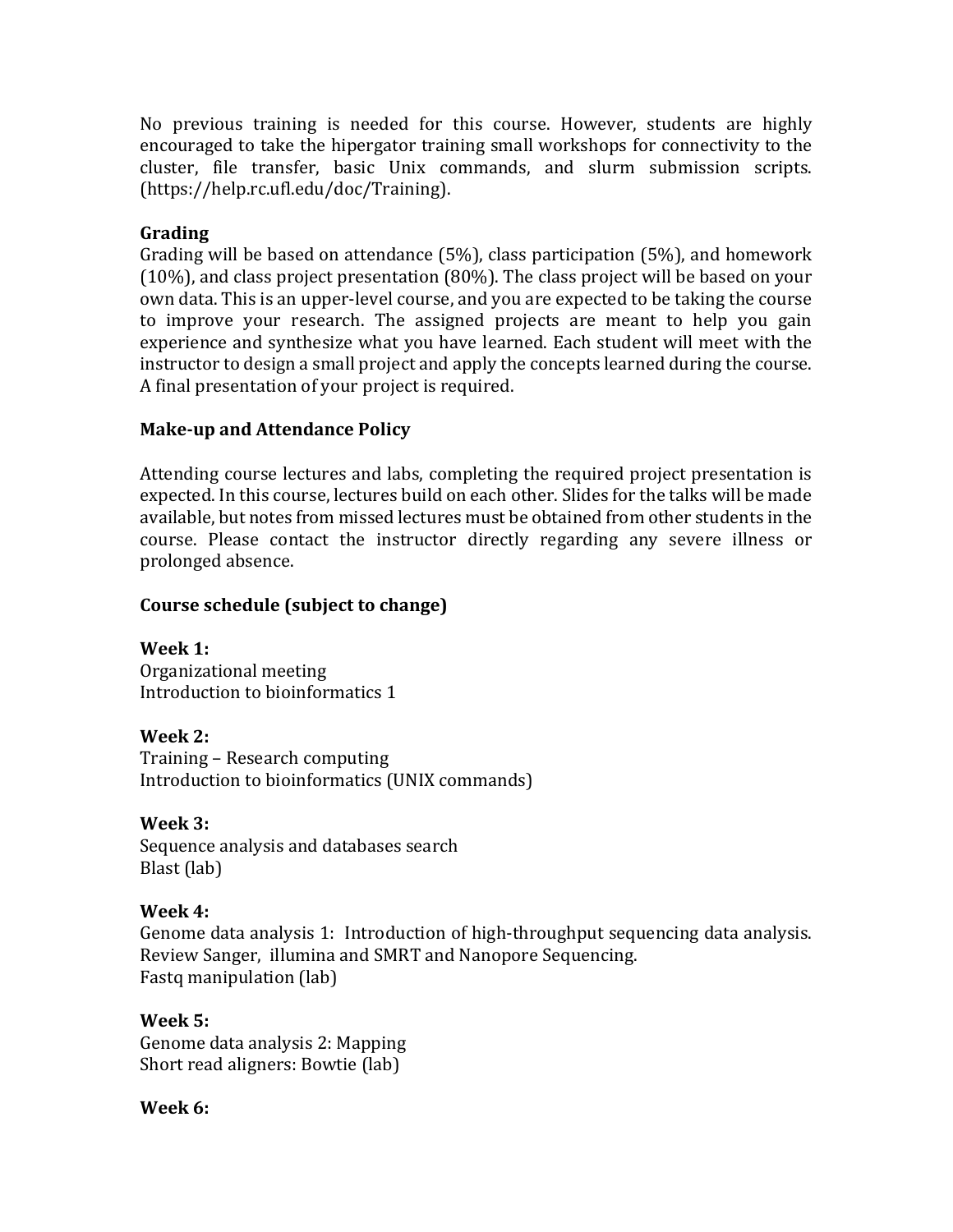Genome data analysis 3: de novo Assembly De novo assembler: Spades (lab)

#### **Week 7:**

Genome data analysis 4: Gene prediction and annotation Prokka, RAST and introduction to Artemis.

#### **Week 8:**

Genome data analysis 5: Post assembly and genome alignments. Gene content analysis. Mummer, and parsnsp and roary (lab)

**Week 9:**  Class project presentations

**Week 10:** Class project presentations

## Academic Honesty, Software Use, UF Counseling Services, Services for Students **with Disabilities**

In 1995 the UF student body enacted a new honor code and voluntarily committed itself to the highest standards of honesty and integrity. When students enroll at the university, they commit themselves to the standard drafted and enacted by students.

In adopting this honor code, the students of the University of Florida recognize that academic honesty and integrity are fundamental values of the university community. Students who enroll at the university commit to holding themselves and their peers to the high standard of honor required by the honor code. Any individual who becomes aware of a violation of the honor code is bound by honor to take corrective action. The quality of a University of Florida education is dependent upon community acceptance and enforcement of the honor code.

The Honor Pledge: We, the members of the University of Florida community, pledge to hold ourselves and our peers to the highest standards of honesty and integrity.

On all work submitted for credit by students at the university, the following pledge is either required or implied: "On my honor, I have neither given nor received unauthorized aid in doing this assignment."

The university requires all members of its community to be honest in all endeavors. A fundamental principle is that the whole process of learning and pursuit of knowledge is diminished by cheating, plagiarism, and other acts of academic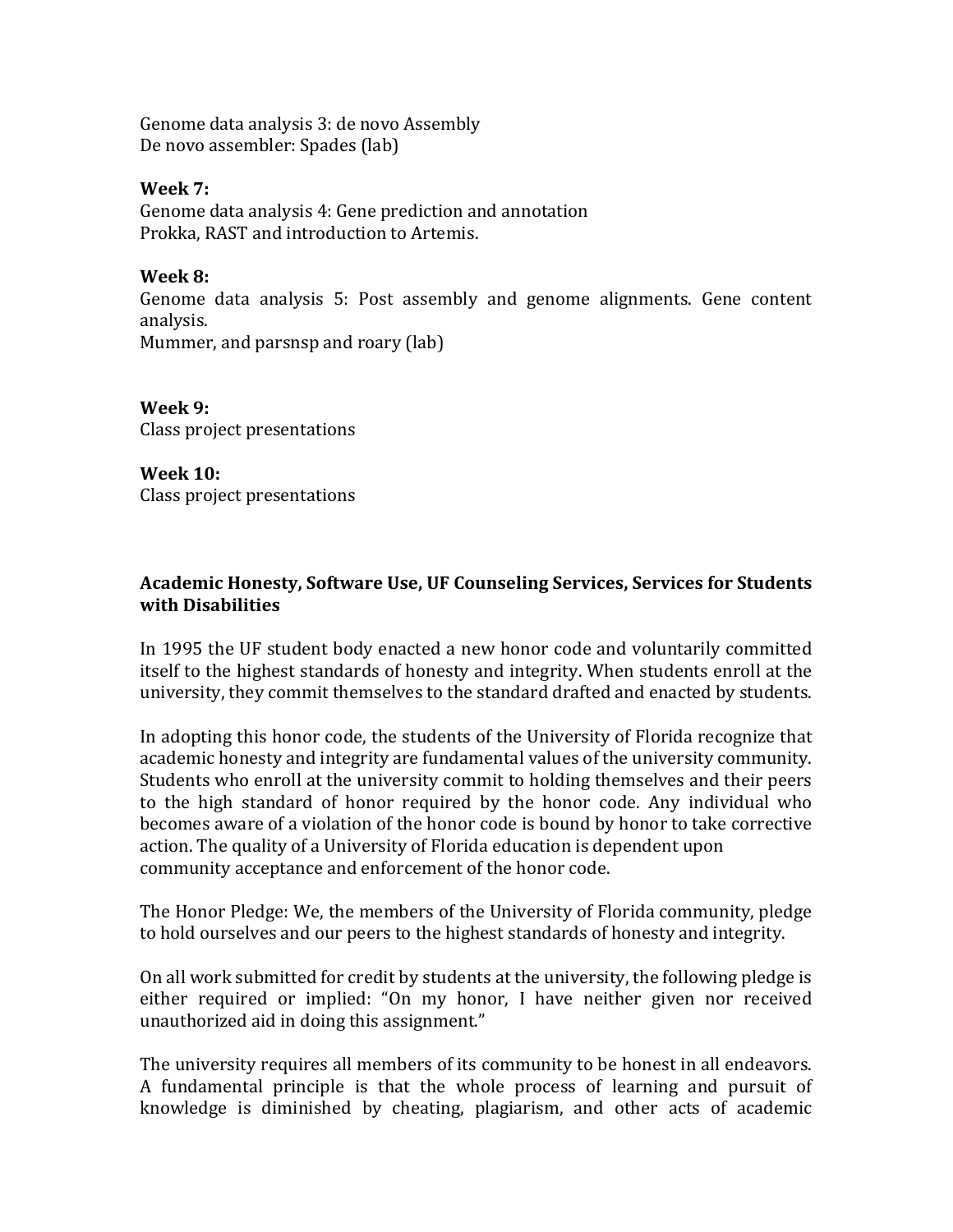dishonesty. In addition, every dishonest act in the academic environment affects other students adversely, from the skewing of the grading curve to giving unfair advantage for honors or for professional or graduate school admission. Therefore, the university will take severe action against dishonest students. Similarly, measures will be taken against faculty, staff, and administrators who practice dishonest or demeaning behavior.

Students should report any condition that facilitates dishonesty to the instructor, department chair, college dean, Student Honor Council, or Student Conduct and Conflict Resolution in the Dean of Students Office.

(Source: 2011-2012 Undergraduate Catalog)

It is assumed all work will be completed independently unless the assignment is defined as a group project, in writing by the instructor.

This policy will be vigorously upheld at all times in this course.

## **Software Use:**

All faculty, staff, and students of the university are required and expected to obey the laws and legal agreements governing software use. Failure to do so can lead to monetary damages and/or criminal penalties for the individual violator. Because such violations are also against university policies and rules, disciplinary action will be taken as appropriate.

## **Campus Helping Resources**

Students experiencing crises or personal problems that interfere with their general well-being are encouraged to utilize the university's counseling resources. The Counseling & Wellness Center provides confidential counseling services at no cost for currently enrolled students. Resources are available on campus for students having personal problems or lacking clear career or academic goals, which interfere with their academic performance.

## University Counseling & Wellness Center, 3190 Radio Road, 352-392-1575, **www.counseling.ufl.edu/cwc/**

- Counseling Services
- Groups and Workshops
- Outreach and Consultation
- Self-Help Library
- Training Programs
- Community Provider Database

## Career Resource Center, First Floor JWRU, 352-392-1601, www.crc.ufl.edu/